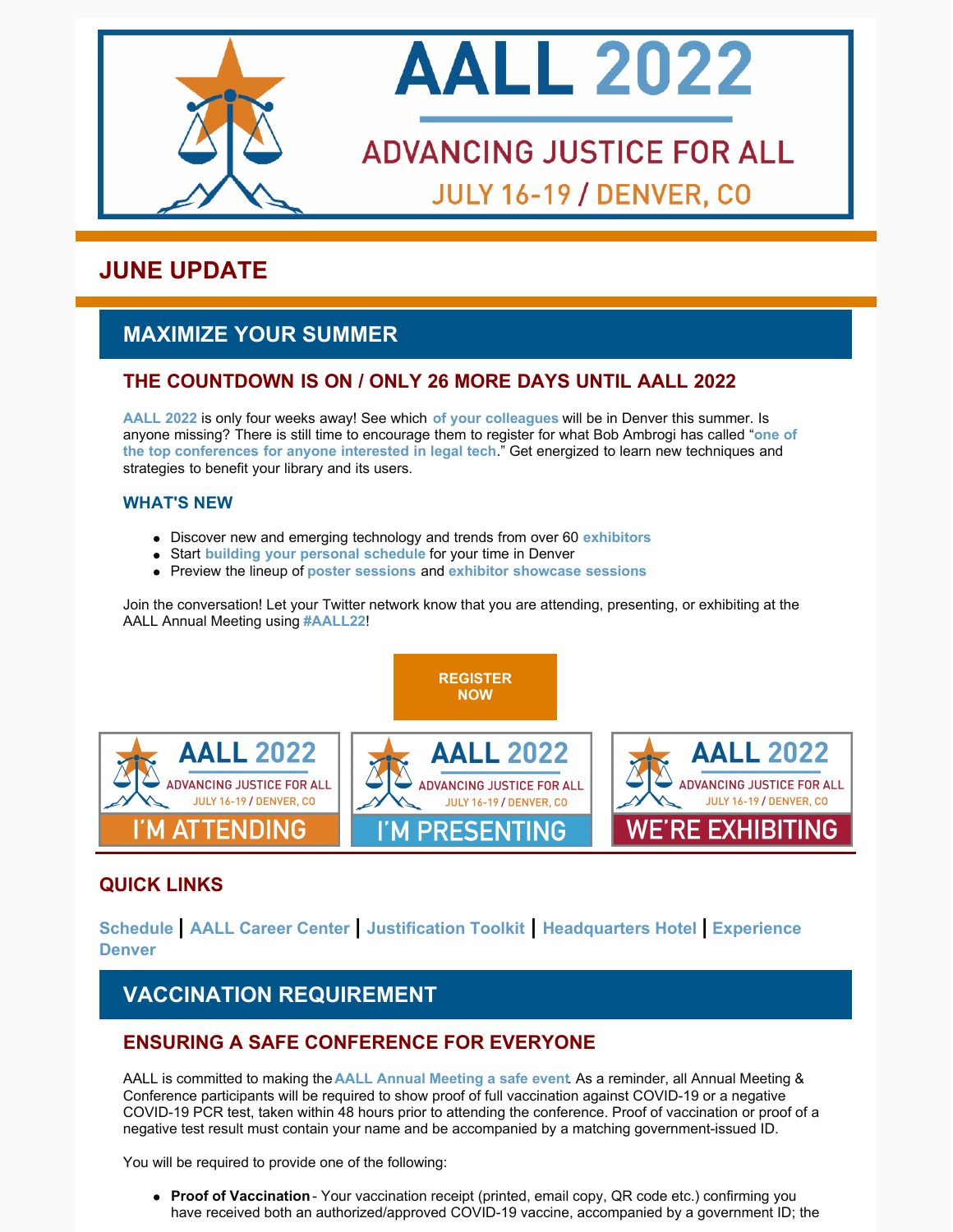names on both items must match

**Proof of a negative PCR Test (within 48 hours prior to conference entry)** – The test result receipt with your name on it provided by the test administrator, accompanied by a government ID; the names of both items must match.

# **CONFERENCE APP**

#### **AALL 2022 IN THE PALM OF YOUR HAND**

When you get to Denver you will receive a printed program that includes a simplified events index; you will find more comprehensive (and current) information on the conference app. Visit **[eventmobi.com/aall2022](http://eventmobi.com/aall2022)** from any desktop or mobile device with a web browser to start building your personalized conference schedule today. In early July, you will be able to download the 2022 conference app from the Apple app store and the Google Play store.

With the conference app, you will be able to build your personalized schedule and receive the most updated information.

## **DISCUSSION DENS**

### **NEW ADDITIONS TO THE LEARNING LINEUP**

Informal "**[Discussion Den](https://www.aallnet.org/conference/agenda/discussion-dens/)**" chats (hosted by AALL members) will be held throughout the conference, and they [are a great way to meet and connect with peers who share similar interests.](https://www.aallnet.org/conference/agenda/discussion-dens/) **If you would like to host a discussion, sign up by June 30**.

In addition, be sure to preview other special learning opportunities:

- **[Poster Sessions](https://www.aallnet.org/conference/agenda/poster-sessions/)**
- **[Exhibitor Showcase Sessions](https://eventmobi.com/aall2022/search?term=exhibitor showcase)**



# **ASSOCIATION LUNCHEON**

### **HONORING AALL'S GALLAGHER AWARD WINNERS**

The Association Luncheon on Tuesday, July 19, is your opportunity to honor your colleagues for their [outstanding contributions to law librarianship, with a very special presentation of the](https://www.aallnet.org/wp-content/uploads/2022/05/PR_AALL-Gallagher-2022-Final_WEB.pdf) **Marian Gould Gallagher Distinguished Service Award**.

**Purchase your ticket to this event by next Friday, July 1.** If you are already registered and need to add an item or update your registration, contact customer service at 1.877.737.0555 (between 8:30 a.m.–5:00 p.m. EDT) or email **[customerservice@AALLconference.org](mailto:customerservice@AALLconference.org)**.

*AALL thanks LexisNexis and Thomson Reuters for their generous support of this event.* 

# **AALL CAREER CENTER**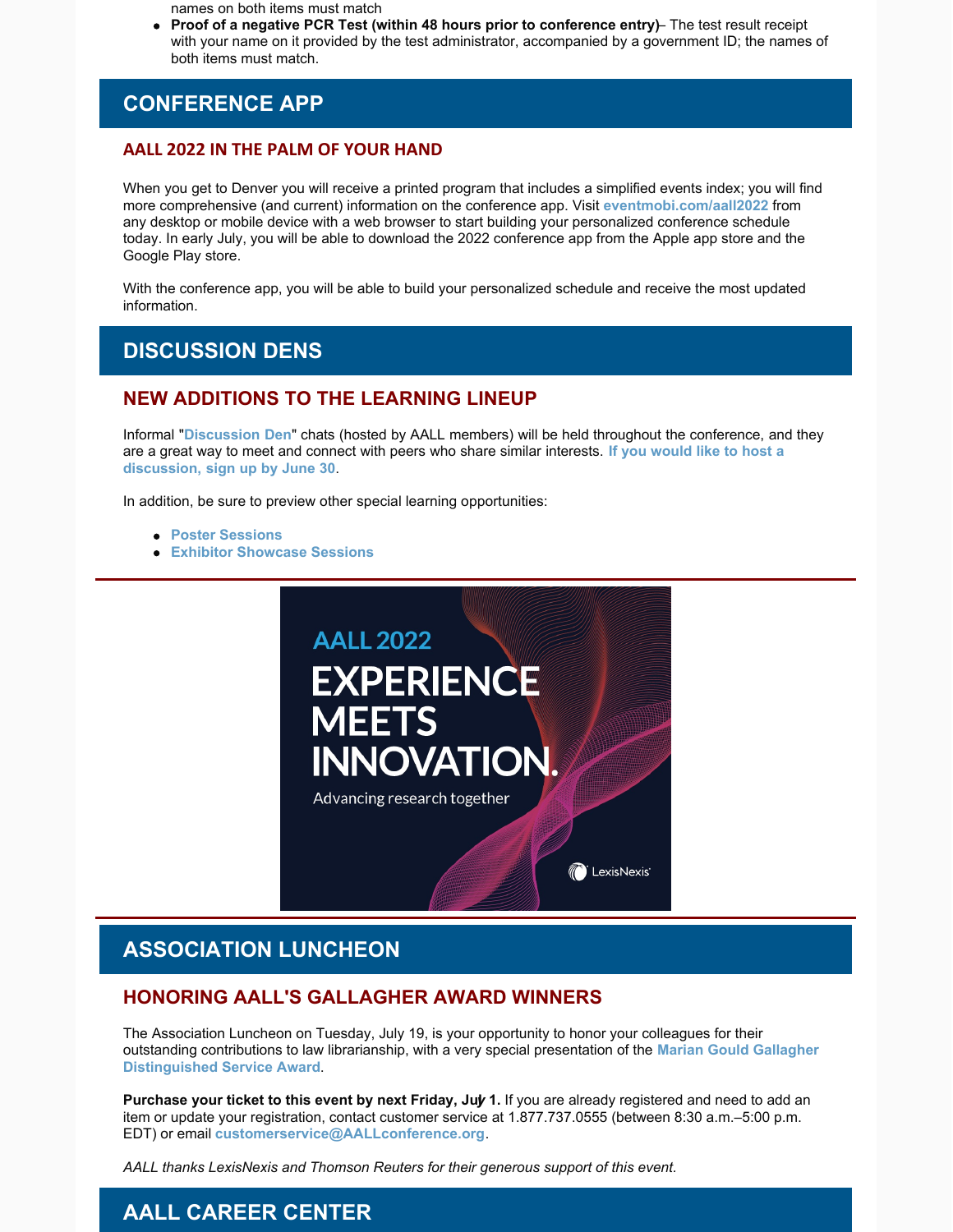#### **FIND THE RIGHT FIT**

The **[AALL Career Center](https://www.aallnet.org/conference/resources/careercenter/)** at the **[AALL Annual Meeting & Conference](https://www.aallnet.org/conference/)** provides a forum for organizations to find talent and for job seekers to find roles for the next phase in their careers.

**Looking for the right talent?** Collect resumes and/or conduct interviews on-site. Please contact **AALL Member Services** [to let us know you are interested in participating or with any questions.](mailto:membership@aall.org)

**Ready for the next phase in your career?** Stop by the on-site AALL Career Center any time during open hours to browse all active job postings and apply.

#### **Career Center Hours (located in the Hyatt Regency Denver Quartz**

- Sunday, July 17 / 8:30 a.m. 5:00 p.m. (MDT)
- Monday, July 18 / 8:30 a.m. 5:00 p.m. (MDT)
- Tuesday, July 19 / 8:30 a.m. 10:30 a.m. (MDT)

Contact **[AALL Member Services](mailto:membership@aall.org)** for more information.

#### **MEMBERS OPEN FORUM**

#### **SUBMIT YOUR QUESTIONS EARLY**

During the **[Members Open Forum](https://eventmobi.com/aall2022/agenda/00000000-0000-0000-0000-4147454e4441/1a79cf05-071f-4233-a9c5-7935db814c95)** (Monday, July 18, immediately following the AALL Business Meeting), AALL Executive Board officers will be available to respond to member questions regarding AALL and its programs and activities. While members can ask questions from the floor, **we strongly encourage members [to submit their questions in advance](https://www.aallnet.org/conference/agenda/membersopenforum/) by next Friday, July 1, as time is limited.** 

## **GETTING AROUND DENVER**

#### **BE PREPARED AND SAVE TIME**

Prepare for your trip to Denver and familiarize yourself with **[how to get around](https://www.denver.org/welcome/getting-around/without-a-car/)**. There's a lot to see and much of it is easily accessible via public transportation. Learn how to best navigate the Light Rail; the fare is only \$3 for one to two zones (local) and \$5.25 for three zones (regional).

## **DENVER ACCOMODATIONS**

#### **BOOK YOUR HOUSING**

Located one block from the 16th Street Mall, the **[Hyatt Regency Denver](https://www.aallnet.org/conference/attend/housing/)** (AALL's headquarter hotel) offers a stylish stay with access to the 27th-floor Peaks Lounge, the highest-rising lounge in the city with spectacular Rocky Mountain views. Perhaps best of all, the hotel is located across the street from the Colorado Convention Center.

Book your stay in Denver at the Hyatt Regency Denver at discounted room rates for AALL 2022 attendees. **[These reduced rates have been extended through June 27](https://www.hyatt.com/en-US/group-booking/DENCC/G-LIBR)** or while availability lasts. **Make your reservation online** or call 1.800.233.1234 and reference Group Code: **G-LIBR**.

## **UPCOMING DEADLINES**

#### **WHAT'S NEXT**

**JUNE 27 [Housing](https://www.aallnet.org/conference/attend/housing/)** reservation deadline

**JUNE 30** Deadline to **[sign up for a Discussion Den topic](https://www.aallnet.org/conference/agenda/discussion-dens/)**

**JULY 1 [Sale deadline](https://aallconference.org/registration/)** for **[Association Luncheon](https://eventmobi.com/aall2022/agenda/00000000-0000-0000-0000-4147454e4441/61fbc49b-b723-4fc0-95d1-8d8776019e0d)** tickets & deadline for **[Members Open Forum advance](https://www.aallnet.org/conference/agenda/membersopenforum/) questions**.

**We thank our generous Conference sponsors and business partners for their support:**